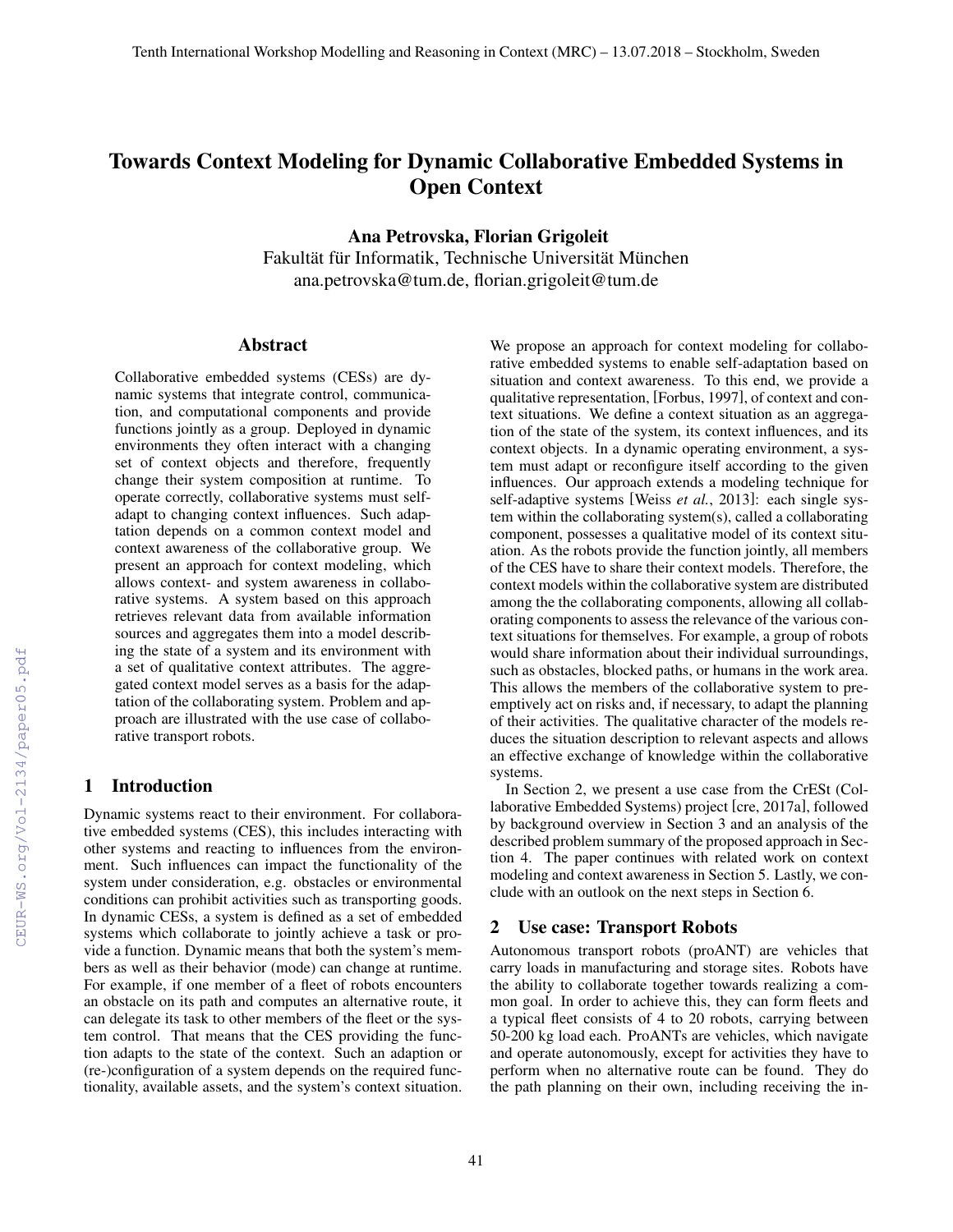

Figure 1: The proANT transport robots

formation of the pick-up and drop-off locations of the goods that they have to transfer, which are administered by a central management unit. Navigation is based on local maps, which are pre-installed on every vehicle in the fleet. When a robot receives a request to transport a good from point A to point B, it autonomously calculates the optimal path. If a robot encounters an unknown obstacle on this path, e.g. a pallet the vehicle cannot simply circle around, it comes up with an alternative route. When all alternative paths are being exhausted and the robot fails to execute an assigned transportation, this is reported to the central management unit [cre, 2017b].

Transport robots are usually deployed in factories, or storage sites where they can form fleets with other robots from the same type. These sites are additionally equipped with machinery, work spaces, and specialized departments that can be considered as static units of the environment.

To increase the autonomy of the system and therefore improve the overall performance with enlarging the efficiency of task handling, a collaborative approach for fleets of proANT robots is proposed. A CES is a group of individual robots that collaborate to achieve a common, *global* goal. For example, a fleet of transport robots can negotiate and optimize a strategy for transporting goods from point A to point B. However, it is important to emphasize that achieving an optimal strategy for the whole group, sometimes might result in non-optimal routes for individual robots. In the proposed collaborative approach, the central management unit will be omitted and the decision making will be conducted in a distributed manner, where each robot will decide at run-time which jobs to accept. One of the biggest challenges emerging from the collaboration of (different) CES is sharing relevant context data within the fleet, and our aggregated context model addresses this issue.

#### 3 Background

The advance of dynamic systems requires a shift in the understanding of basic concepts and definitions in software engineering. Traditionally, software engineering defines a system as a collection of components, organized to implement or provide a specific function or set of functions [Committee and others, 1990]. A *system* is separated from its *environment* and other systems by a system boundary. The system's environment is divided between the *context* and the *irrelevant environment*, which is part of the environment with no significant influence on the system. Context is everything that is rele-



Figure 2: System and its context in SPES2020

vant to a system, but remains external to its range of action [Philippe *et al.*, 2013]. Separating the system and its context means distinguishing between changeable and unchangeable variables [Pohl, 2010]. Consequently, the context consists of all objects relevant to the system, but cannot be influenced by developers.

SPES 2020 methodology, [Daun *et al.*, 2016], [Pohl *et al.*, 2016] refers to the system, subsystem, function, software or the hardware, for which a certain context is defined as the *context subject*. The context subject additionally can be called system under consideration (SUC). As shown on Figure 2, the context consists of *context objects* that are separated from the context subject by the subject boundary. Additionally, in the SPES methodology, the context is divided into the context of knowledge and the operational context. Context of knowledge contains all sources of information relevant to system development, whereas the operational context consisting of all context objects that the SUC interacts with during runtime. The dynamic nature of CES in open context impacts only the operational context, on which, we will limit this paper.

In [Weiss *et al.*, 2013], authors present a qualitative context modeling approach to support the dynamic configuration of automotive functions. The main goal of the approach is to reduce the energy consumption by activating system functions only when the changing context requires it. For the approach, the paper proposes a context model that abstracts lowlevel contextual information and subsequently aggregates it. The resulting set of context attributes constitutes a qualitative representation of a system's context situation. The modeling technique is based on principles from qualitative reasoning, [Williams and de Kleer, 1991], [Forbus, 1997]. The model is designed to represent stable dynamic contexts, thus changes in the context situation that occur at runtime but change slowly. i.e. at a rate at which the adaptation of system functionality is helpful and feasible. That means for example, factory conditions or changing different system's situations are part of the model, while rapidly changing influences, such as surpassing robots, are not. The model was designed to initiate system reconfigurations in order to minimize the system's power consumption. In our work, we utilize the concept for CESs by integrating it in an extended version of the SPES 2020 context model and generalizing the modeling approach for multiple applications. Instead of considering single cars, we are building a variant specialized for collaborative embedded systems. Also, instead of merely providing context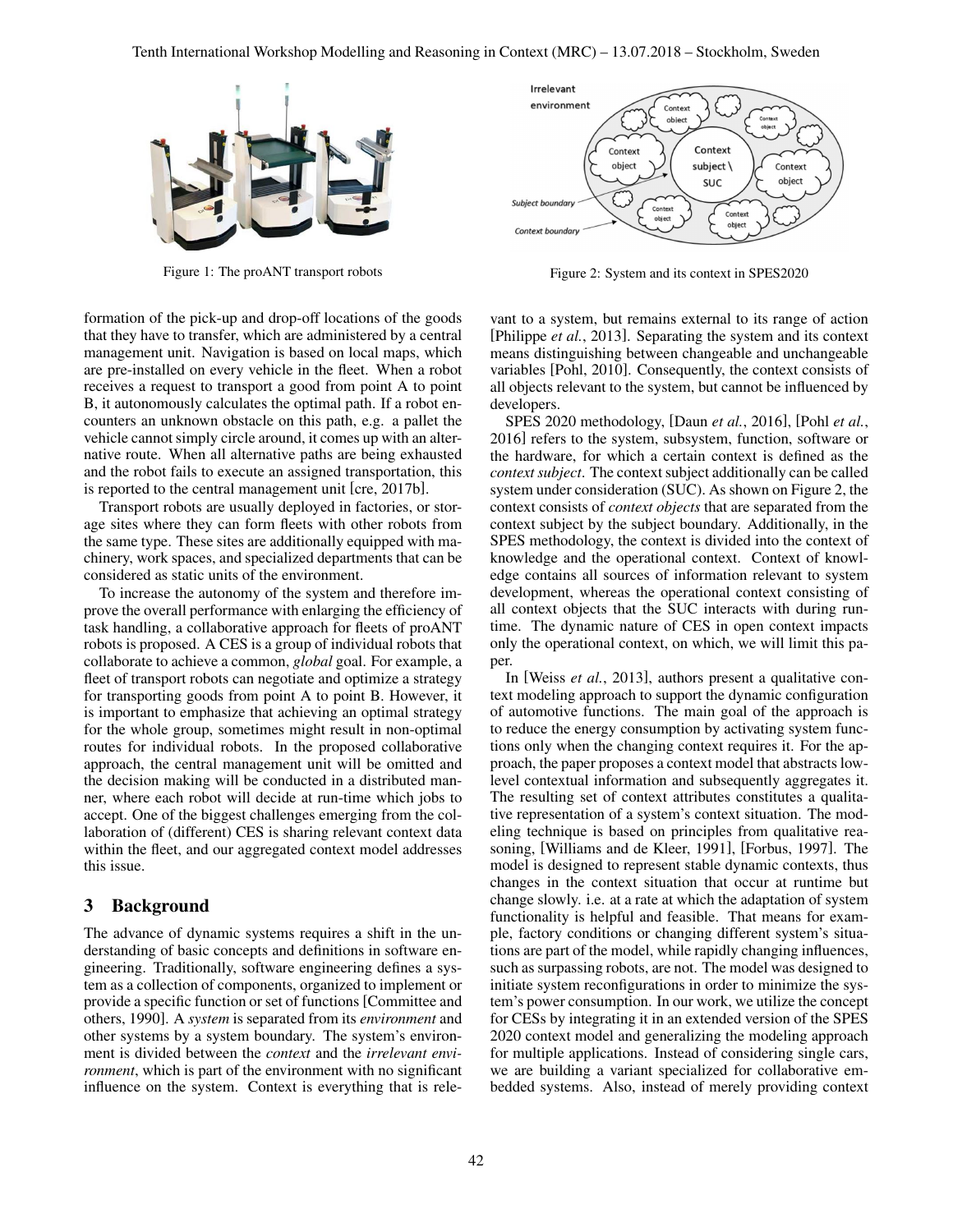situations for reducing energy consumption, we aim at providing a comprehensive context model for various adaptation purposes, like fault tolerance or risk avoidance.

## 4 A context modeling approach for self-adaptation in dynamic configurations

#### 4.1 Forming collaborative embedded systems and their context

Collaborative embedded systems in open context must react to ongoing, constant changes in their context. Whether a reaction involves reconfiguration of the CES or merely a reparameterization depends on the scale and impact of the context changes. Therefore, the CES is required to be aware of (parts of) its context, to assess the type and impact of the context change, and finally, to correspond correctly to the change.

Collaborative systems cannot be considered and treated as conventional context objects, because they are being rarely defined at design-time; on the contrary they are being formed and defined dynamically at run-time. A collaborative embedded system fulfills a *global* goal, which an individual system of the CES' set of collaborating components cannot fulfill alone.

Initially, before the CES is even established, context objects can be divided between objects that could collaborate with the context subject or SUC and accordingly form a CES, and context objects that do not collaborate. Consequently, we need to distinguish between two different context object classes: *Collaborative Context Objects (CCO)* and *non-Collaborative Context Objects (nCCO)* [cre, 2017b]. Figure 3 illustrates one possible separation of context objects as CCOs and nCCOs. Furthermore, as shown below, nCCOs can be divided between *dynamic nCCOs* and *static nCCOs*. CCOs and dynamic nCCOs are objects of the same class. Static nCCOs are instances of different classes and can never be constituents of CES. They impact the CES in a non-collaborative, passive manner.



CCOs and nCCOs, in particular dynamic nCCOs, differ for different system subjects. If a concrete context object is a nCCO for a specific context subject at time  $t$ , it does not mean that it cannot be a CCO for another context subject in a different collaborative system at the same time  $t$ , or eventually become a CCO for the initial context object in definite time  $t + x$  in future. On the other hand, there might be some dynamic nCCOs, including all static nCCOs, which at a specific time are not collaborating components in any of the collaborative systems, and they only participate passively in achieving the *global* goals for different collaborative embedded systems. For example, in the use case, described in Section 2, if a transported good does not participate in the



Figure 3: System and its context in CrESt



Figure 4: Forming Collaborative Embedded System

negotiation process with robots, then they only provide static information, and as long as the system does not provide a specific functionality that may change this static information, transported goods remain (static) nCCO.

Once the CES -the context subject and CCOs- is being created as shown in Figure 4, all the members of that collaborative system become collaborating components - equal participants and contributors in the CES. All collaborating components are able to communicate and share certain information, like system states, properties, and parameters, about themselves that are necessary for achieving the *global* goal. Furthermore, at a particular time a specific collaborating component can be part of only *one* CES.

Additionally, few independent CES can form a *network* of collaborative systems, but the behavior of these networks is being excluded from the scope of this work.

#### 4.2 Modeling context situations for collaborating embedded systems

We propose a modeling concept that merges context modeling for collaborating systems operating in open context [cre, 2017b] with a generalized version of the context modeling approach from [Weiss *et al.*, 2013]. The purpose of this modeling concept is to provide input to mechanisms for system reconfiguration or self-adaptation with a sufficiently detailed, but still small and concise context model, allowing the mechanisms to adapt the system accordingly. Although we use qualitative reasoning to represent and to reason about context, the concept is designed to support further representation and reasoning techniques. This includes, but is not limited to machine learning and pattern recognition techniques for de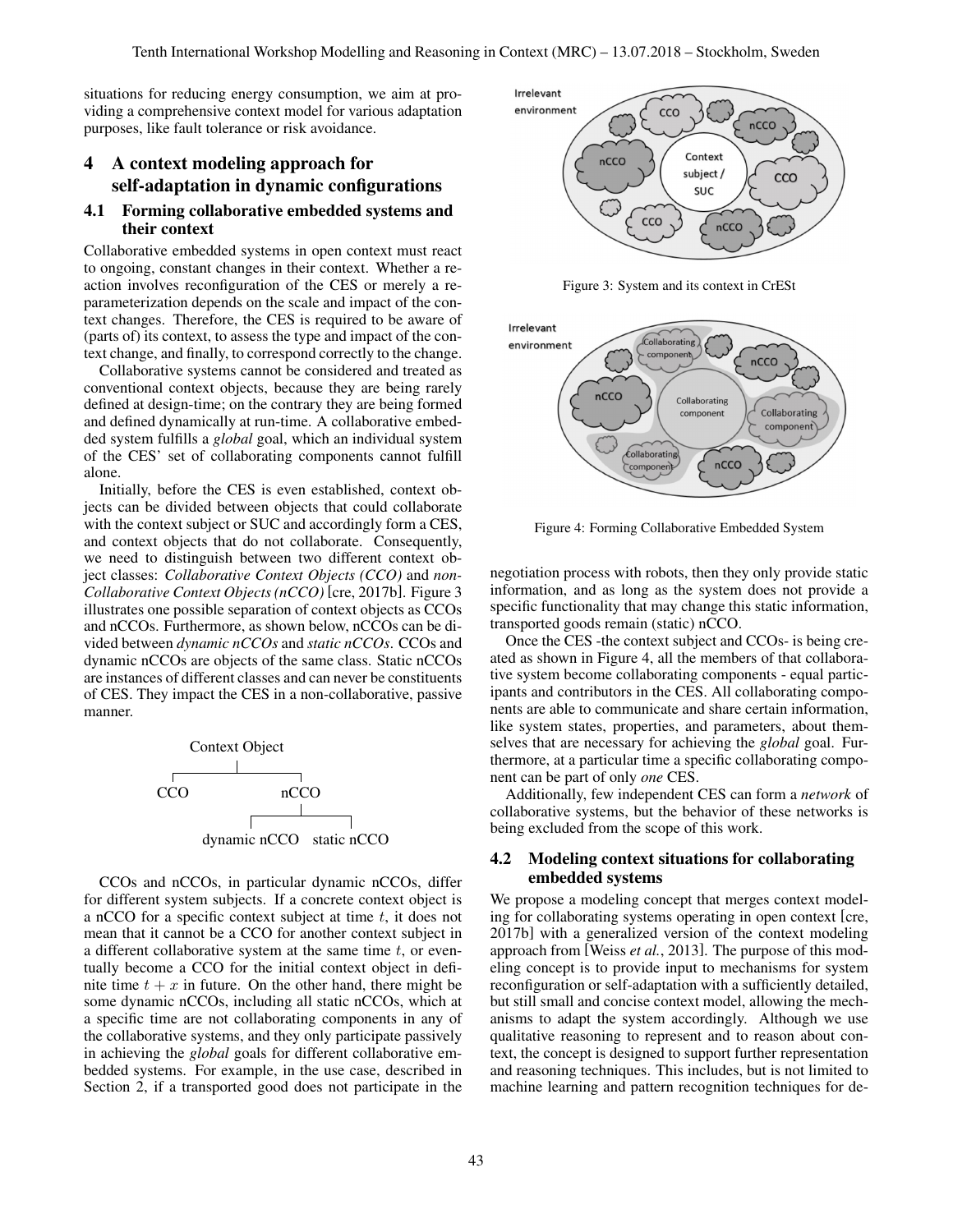termining context attributes and multi-agent approaches for co-ordinating the collaborative groups. The proposed context model consists of a system model for collaborating systems in a dynamic context comprising context objects and context attributes, described in [Weiss *et al.*, 2013]. Context attributes represent the state and situation of the system under consideration (SUC). Figure 5 depicts the main idea. Here, a collaborative system composed of three different collaborating components is shown. Collaborating Component 1 senses an obstacle in the direction of its moving and notifies the rest of the collaborating components in the group about the existence of that specific obstacle. Albeit at this particular moment, the obstacle is considered as irrelevant to the other components of the collaborative system (Collaborating Component 2 and Collaborating Component 3), as their current directions of movements do not lead to a potential collision with the obstacle, it does not mean that this will hold true when the positions of the components change during the system's execution.

Through the communication between the collaborating components of the collaborative system and their ability to share individual context information with the other members of the collaborating group, an "awareness-knowledge" map of the group and its surrounding is being created and this is exactly the source of the self-awareness of the collaborative system.

The context model of individual collaborating components consists of a set of context attributes which represents the context situation of the SUC. A context situation aggregates all considered context influences on a system (or context subject) at a given time. The context attributes, that are the constituents of a context situation, are defined, over a finite set of qualitative values or equivalent intervals for continuous variables. For example, the velocity of a robot would be represented with values like slow and fast instead of the exact speed. Using the same principle on the condition of an automated factory's floor, values such as dry or wet would be used instead of quantitative values about the surface quality. Type and number of context attributes depend on the type of the component and the application domain. A robot in a factory that operates individually on its own requires a different context model than a fleet of transportation robots that are collaboratively transporting goods. Although the individual context models in heterogeneous collaborating systems will differ, they require a common - usually domain specific - set of shareable context attributes.

A context attribute is the qualitative representation of one or more context information sources, as depicted in Figure 6. For example, a set of sensors like cameras or LIDARs can be used to detect obstacles and map the surroundings of a SUC. The surrounding can then be represented as a context attribute: obstacles. Mapping algorithms need to be applied, to obtain the values of context attributes from context information. Such algorithms map one or more information sources on one context attribute. In some cases, like velocity, this can be trivial, while in other cases, this requires more sophisticated algorithms. For example, an algorithm for determining the state of the context attribute OBSTACLES assesses detected objects on their impact on the SUC and thereby assigns a value to the context attribute.



Figure 5: Collaborating Components sharing their context situations



Figure 6: Context Situation Model